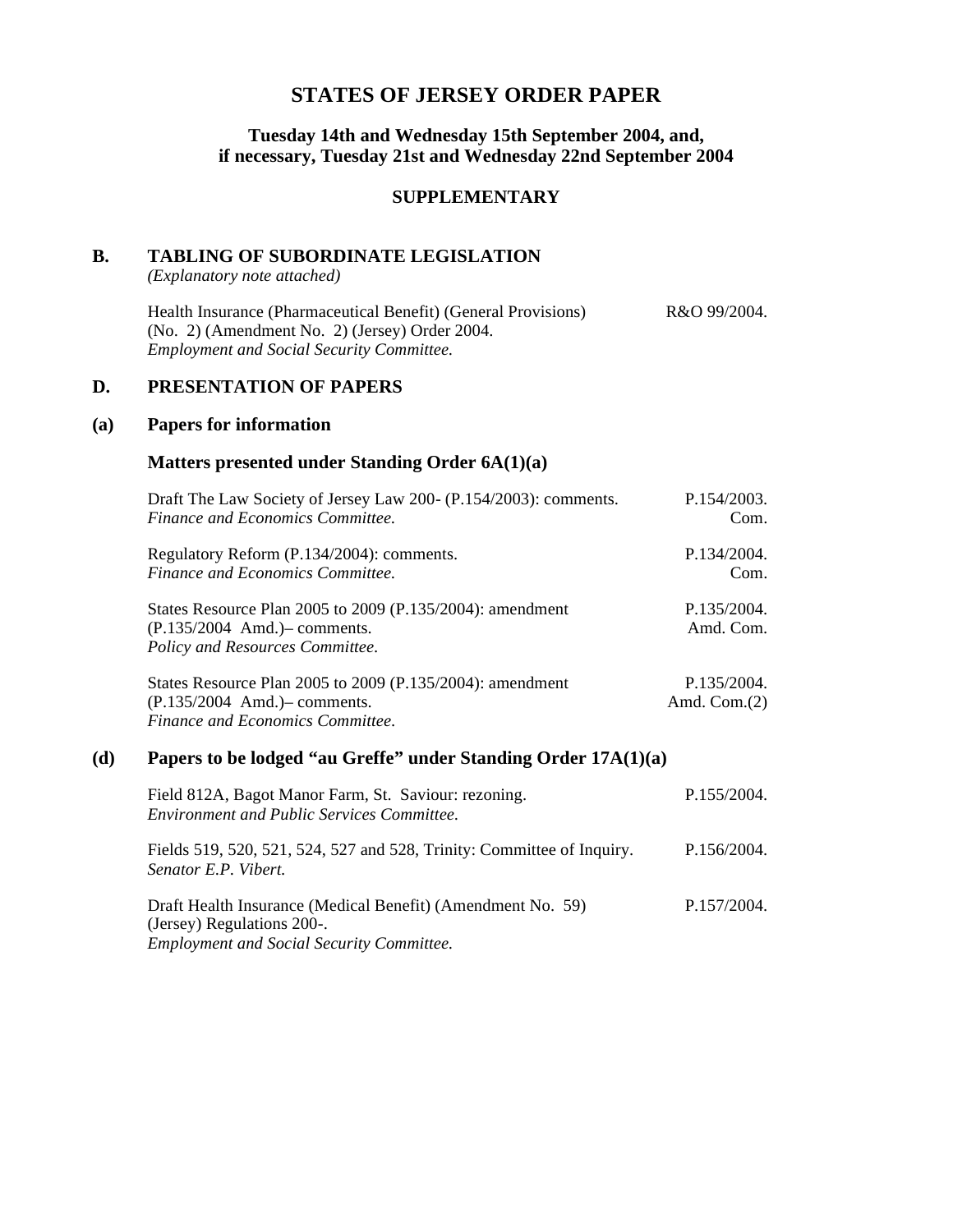### **E. STATEMENTS AND PROPOSITIONS RELATING TO THE ARRANGEMENT OF PUBLIC BUSINESS AT THIS OR ANY SUBSEQUENT MEETING**

THE STATES are asked to agree that the following matters lodged "au Greffe" be considered at their next meeting on 28th September 2004 -

Fields 519, 520, 521, 524, 527 and 528, Trinity: Committee of Inquiry. Lodged: 14th September 2004. *Senator E.P. Vibert.* P.156/2004.

Health Insurance (Medical Benefit) (Amendment No. 59) (Jersey) Regulations 200-. Lodged: 14th September 2004. *Employment and Social Security Committee.* P.157/2004.

## **A.H. HARRIS Deputy Greffier of the States**

10th September 2004.